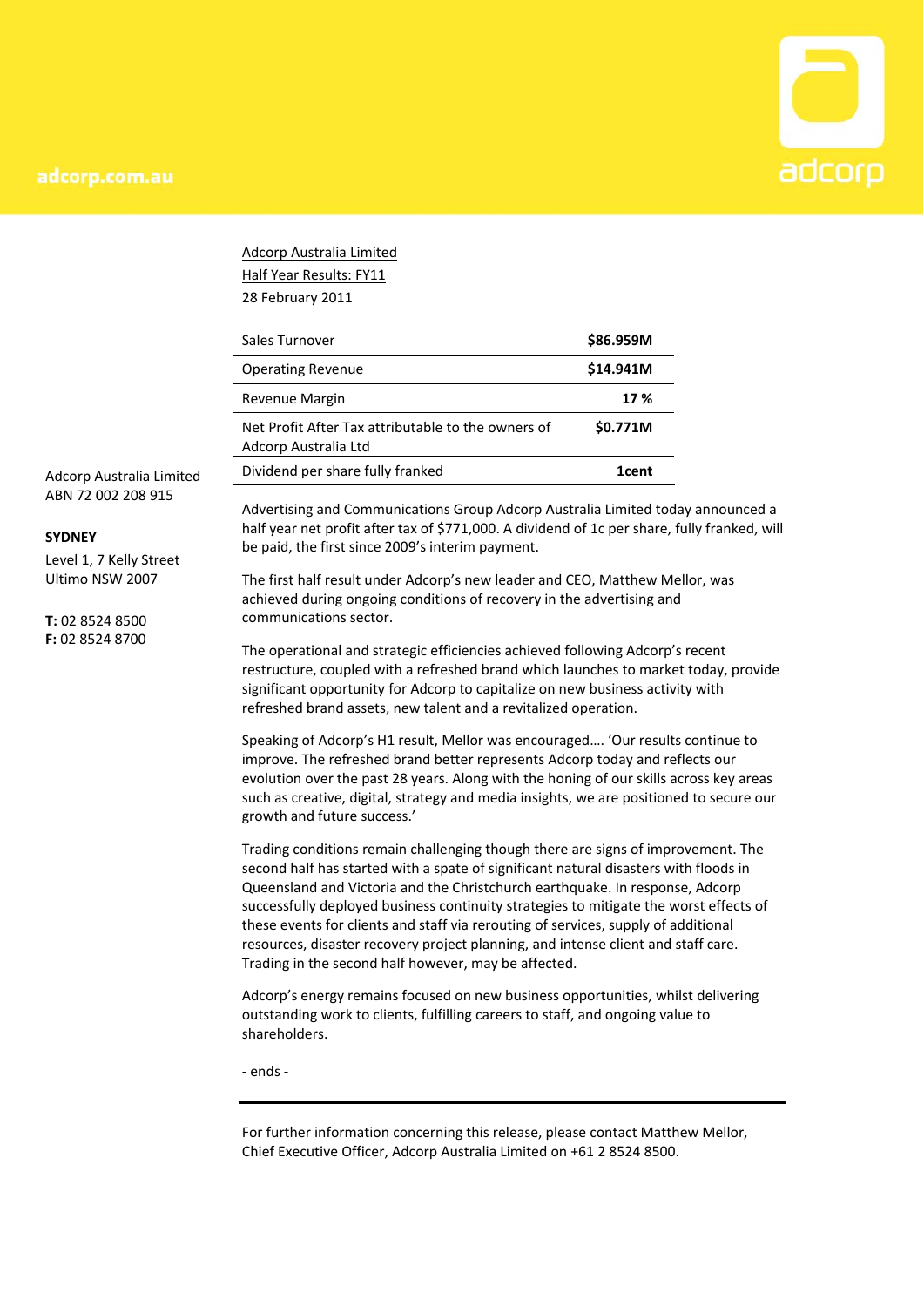# **HALF-YEAR REPORT APPENDIX 4D**

## **1. Company details**

Name of entity: ABN: Reporting period: Previous corresponding period: Half-year ended 31 December 2009 **Adcorp Australia Limited** 72 002 208 915 **Half-year ended 31 December 2010**

#### **2. Results for announcement to the market**

| Revenues from ordinary activities                                                                   |    | down $2.6\%$ | to | \$14,941,000 |
|-----------------------------------------------------------------------------------------------------|----|--------------|----|--------------|
| Profit from ordinary activities after tax attributable to the owners of<br>Adcorp Australia Limited | up | 1527.8%      | to | \$771.000    |
| Profit for the period attributable to the owners of Adcorp Australia<br>Limited                     | up | 1527.8%      | to | \$771.000    |

#### *Dividends*

There were no dividends paid during the current financial period.

#### *Comments*

The profit for the consolidated entity after providing for income tax and non-controlling interest amounted to \$771,000 (31 December 2009: loss of \$54,000).

For detailed commentary on results for the year, refer to the half-year results announcement preceeding this Appendix 4D.

#### **3. NTA backing**

| Net tangible asset backing per ordinary security | Reporting period<br>8.47 cents | Previous corresponding period<br>7.51 cents |  |
|--------------------------------------------------|--------------------------------|---------------------------------------------|--|
|--------------------------------------------------|--------------------------------|---------------------------------------------|--|

#### **4. Control gained over entities**

Name of entities (or group of entities) Date control gained Contribution of such entities to the reporting entity's profit/(loss) from ordinary activities during the period (where material) Not applicable.

Profit/(loss) from ordinary activities after tax of the controlled entity (or group of entities) for the whole of the previous corresponding period (where material)

 $$$ 

 $\mathcal{L}$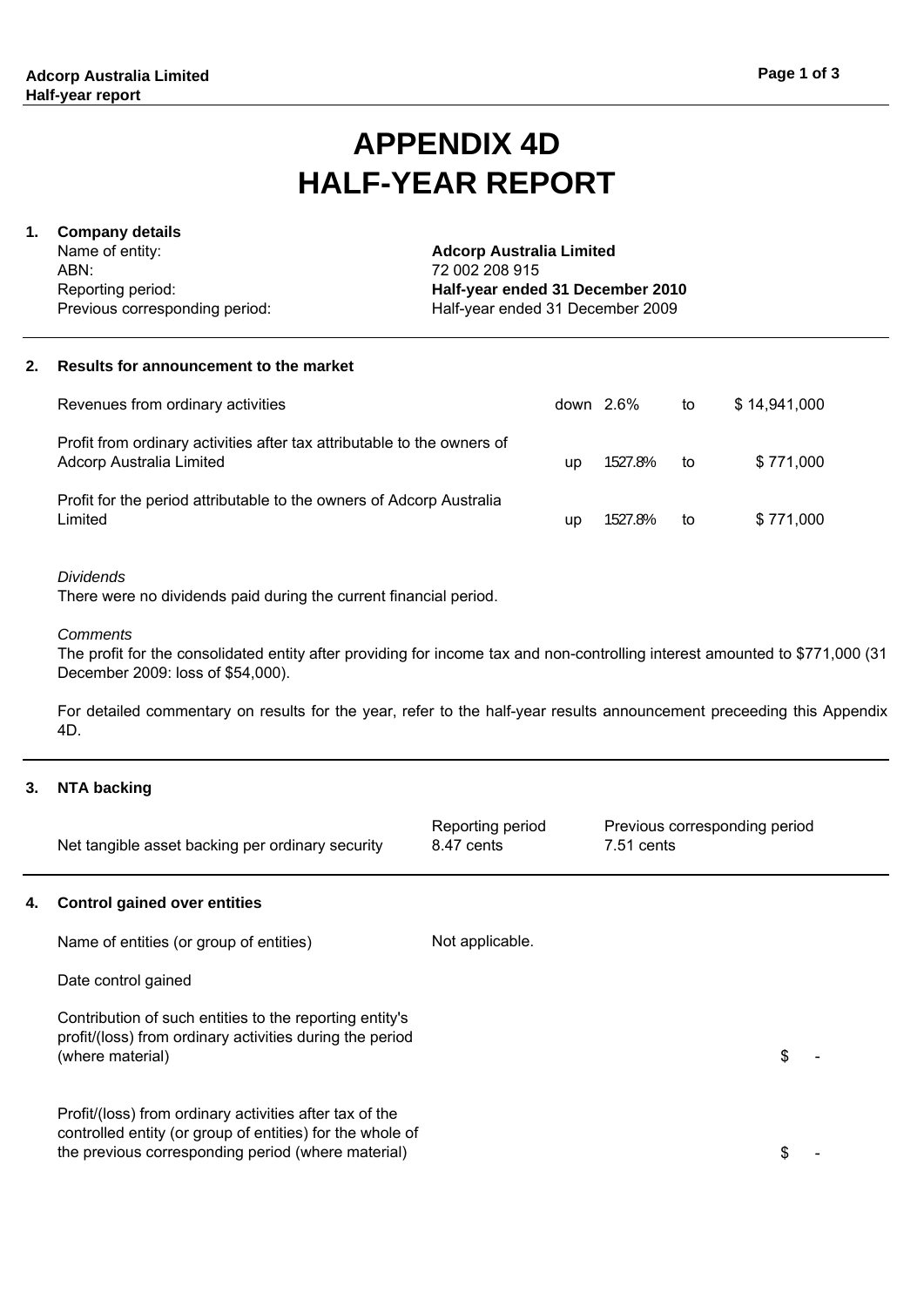#### **5. Loss of control over entities**

| Name of entities (or group of entities)                                                                                                                                                            | Not applicable. |   |  |
|----------------------------------------------------------------------------------------------------------------------------------------------------------------------------------------------------|-----------------|---|--|
| Date control lost                                                                                                                                                                                  |                 |   |  |
| Contribution of such entities to the reporting entity's<br>profit/(loss) from ordinary activities during the period<br>(where material)                                                            |                 | S |  |
| Profit/(loss) from ordinary activities after tax of the<br>controlled entity (or group of entities) whilst controlled<br>during the whole of the previous corresponding period<br>(where material) |                 |   |  |

#### **6. Dividends**

*Current period* There were no dividends paid during the current financial period.

## *Previous corresponding period*

There were no dividends paid during the previous financial period.

#### **7. Dividend reinvestment plans**

*The following dividend or distribution plans are in operation:*

Not applicable.

Not applicable. The last date(s) for receipt of election notices for the dividend or distribution plans:

#### **8. Details of associates and joint venture entities**

|                                                                                                                                                                                                      | Reporting entity's<br>percentage holding |                                     | Contribution to profit/(loss)<br>(where material) |                                     |
|------------------------------------------------------------------------------------------------------------------------------------------------------------------------------------------------------|------------------------------------------|-------------------------------------|---------------------------------------------------|-------------------------------------|
| Name of associate / joint venture                                                                                                                                                                    | Current period                           | Previous<br>corresponding<br>period | Current period                                    | Previous<br>corresponding<br>period |
| Not applicable.                                                                                                                                                                                      | $0.00\%$                                 | 0.00%                               | \$                                                |                                     |
| Group's aggregate share of associates and joint<br>venture entities' profit/(loss) (where material)<br>Profit(loss) from ordinary activities before income tax<br>Income tax on operating activities |                                          |                                     | \$<br>\$                                          | \$<br>\$                            |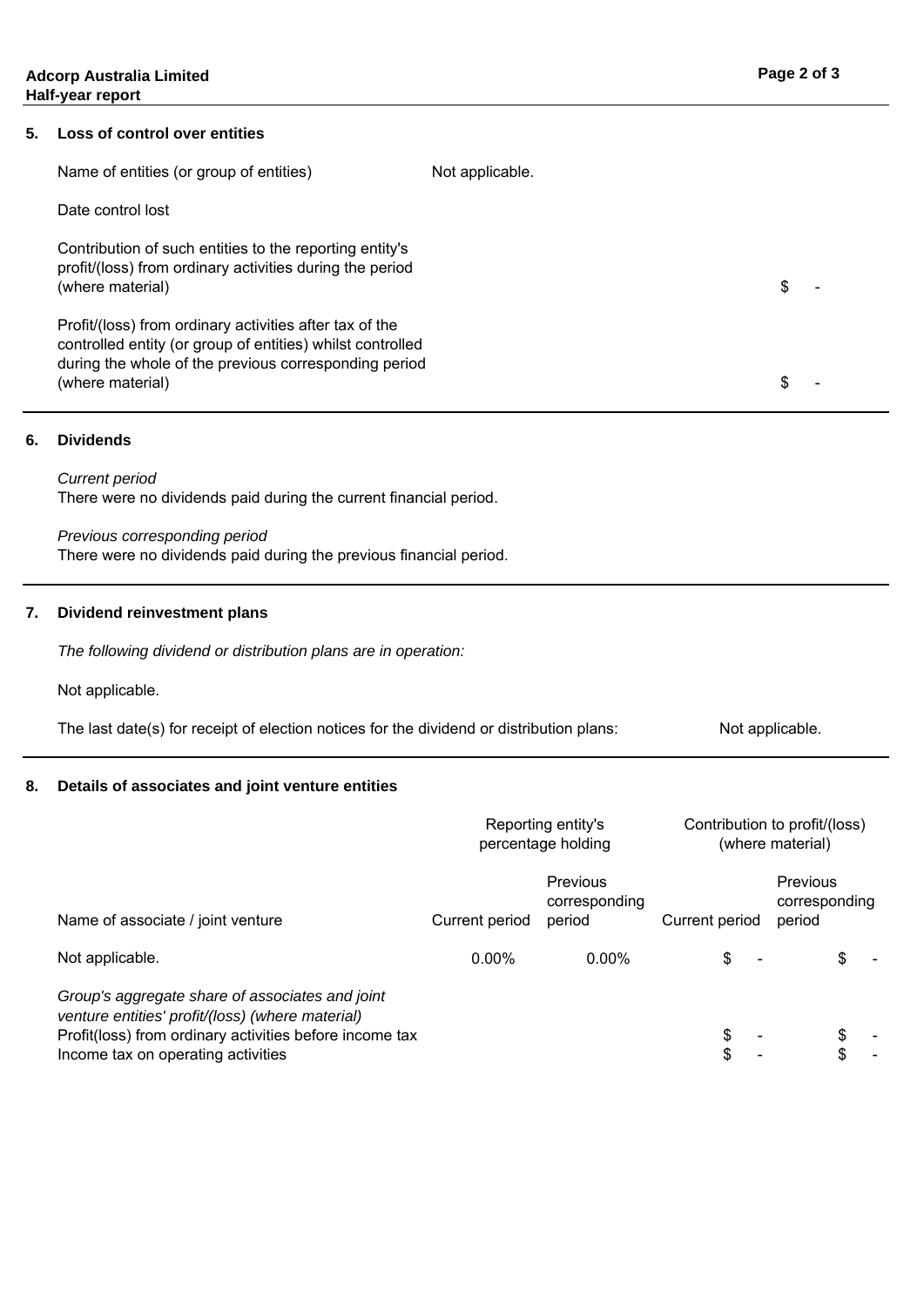#### **9. Foreign entities**

*Details of origin of accounting standards used in compiling the report:*

Adcorp New Zealand Limited and Cutriss Dye Limited - Prepared under the New Zealand equivalents to International Financial Reporting Standards ('NZ IFRS').

#### **10. Audit qualification or review**

*Details of audit/review dispute or qualification (if any):*

The accounts were subject to a review by the auditors and the review report is attached as part of the Interim Report.

#### **11. Attachments**

*Details of attachments (if any):*

The Interim Report of Adcorp Australia Limited for the half-year ended 31 December 2010 is attached.

**12. Signed**

Signed: \_\_\_\_\_\_\_\_\_\_\_\_\_\_\_\_\_\_\_\_\_\_\_\_\_\_\_\_\_\_\_\_ Date: 28 February 2011

**Sydney** Company Secretary Craig McMenamin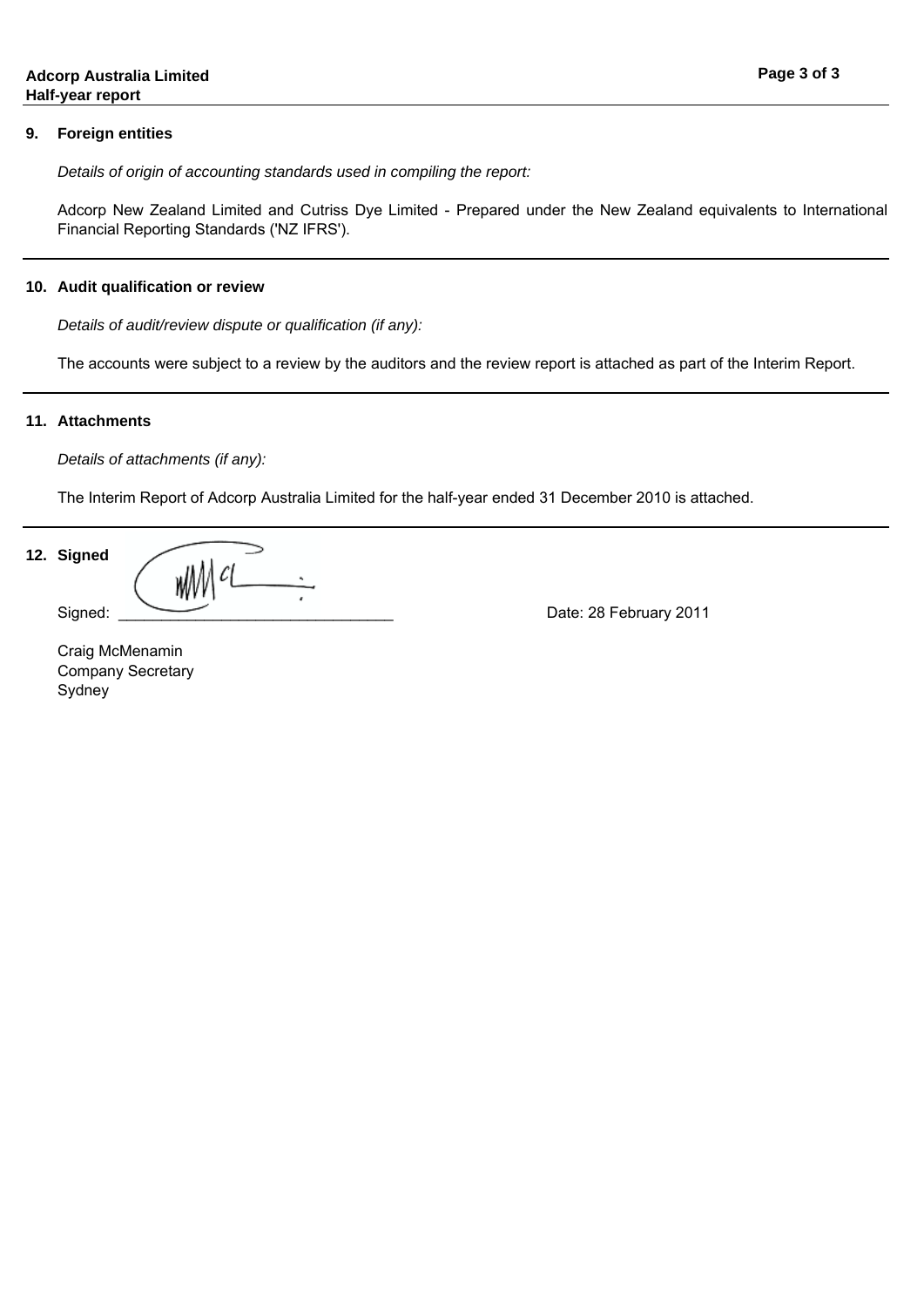# **Adcorp Australia Limited**

**ABN 72 002 208 915**

**Interim Report - 31 December 2010**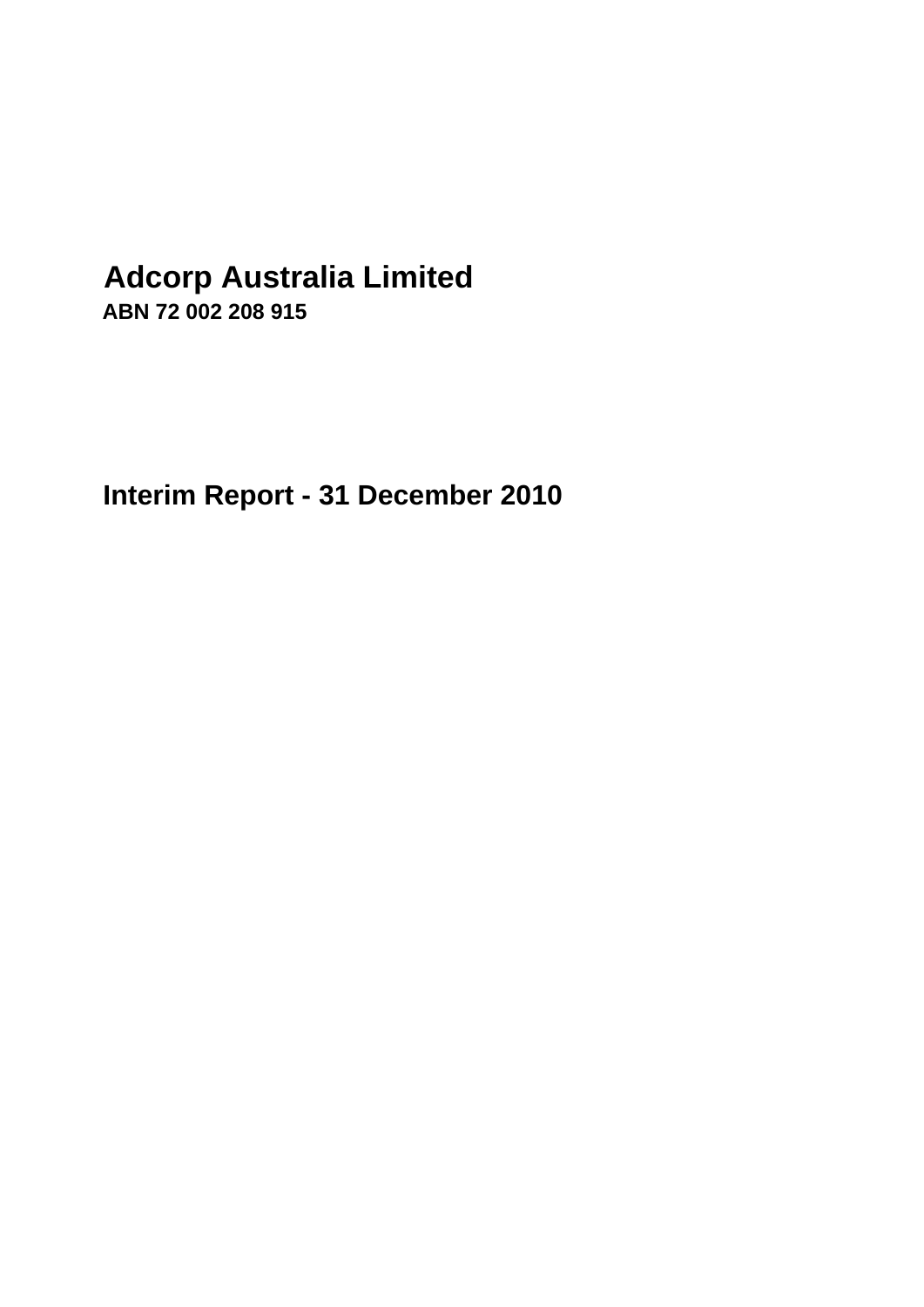#### **Adcorp Australia Limited Directors' report 31 December 2010**

The directors present their report, together with the financial statements, on the consolidated entity (referred to hereafter as the 'consolidated entity') consisting of Adcorp Australia Limited (referred to hereafter as the 'company' or 'parent entity') and the entities it controlled for the half-year ended 31 December 2010.

#### **Directors**

The following persons were directors of Adcorp Australia Limited during the whole of the financial half-year and up to the date of this report, unless otherwise stated:

Bob Campbell Matthew Mellor Ian Rodwell

#### **Principal activities**

During the financial half-year the principal continuing activities of the consolidated entity consisted of:

- Advertising agency services specialising in human resources, real estate government, motor vehicle, education and retail;
- Website design, development and database support services; and
- Digital marketing services and consulting, including supply of web-based products, and strategic employment solutions.

#### **Review of operations**

The profit for the consolidated entity after providing for income tax and non-controlling interest amounted to \$771,000 (31 December 2009: loss of \$54,000).

Our revenues of \$14.941m are down 2.6% on the prior comparative period, impacted by the reduction in Commonwealth Government spending and the loss of two major clients in the Andrews Advertising subsidiary. Revenue margins during the period have remained at a constant at 17% (31 December 2009: 17%).

Expenses have been reduced by \$1.456m from \$15.299m in the prior period, to \$13.843m in the 6 months to December 2010.This is primarily due to labour savings as a result of the restructure which took effect on 1 July.

Client and marketing expenses have increased and include doubtful debt provisions for the Andrews Advertising subsidiary while office and communications costs have decreased as a result of asset impairments made at 30 June 2010, renewal of head office premises lease on more favourable terms and rationalised technology spend.

Cash at 31 December 2010 of \$5.428m is down on the \$10.875m at the end of June 2010 as we settled trade and taxation liabilities during the period. We have a vigilant focus on debtors and adherence to our credit policies and have renewed our Trade Credit Insurance policy for a further 12 months. There has been no change in the ANZ Commercial Bill facility of \$6m which is used for working capital purposes and there were no commercial bill borrowings outstanding on this facility at 31 December 2010.

Resultant net profit after tax and non-controlling interest for the 6 months to December 2010 has increased by 1,527.8% from a loss in the prior comparative period of \$54,000 to a profit of \$771,000.

The management and Board of Adcorp remain resolute in returning the company to a sustainable profit position and reinstating dividend payments to shareholders. Accordingly, the Board has declared an interim dividend of 1 cent per share fully franked as stated in note 7, events occurring after the reporting date (31 December 2009: Nil).

Although challenges in this market sector continue, sentiment particularly in the employment category, has improved.

Our targeted client approach has seen us engage with several new and prospective high-profile clients in commercial and government sectors (winning ANZ Bank's Asia Pacific employment marketing business in October 2010 and the Northern Territory Government Advertising account in November 2010), and we are being invited to pitch more often.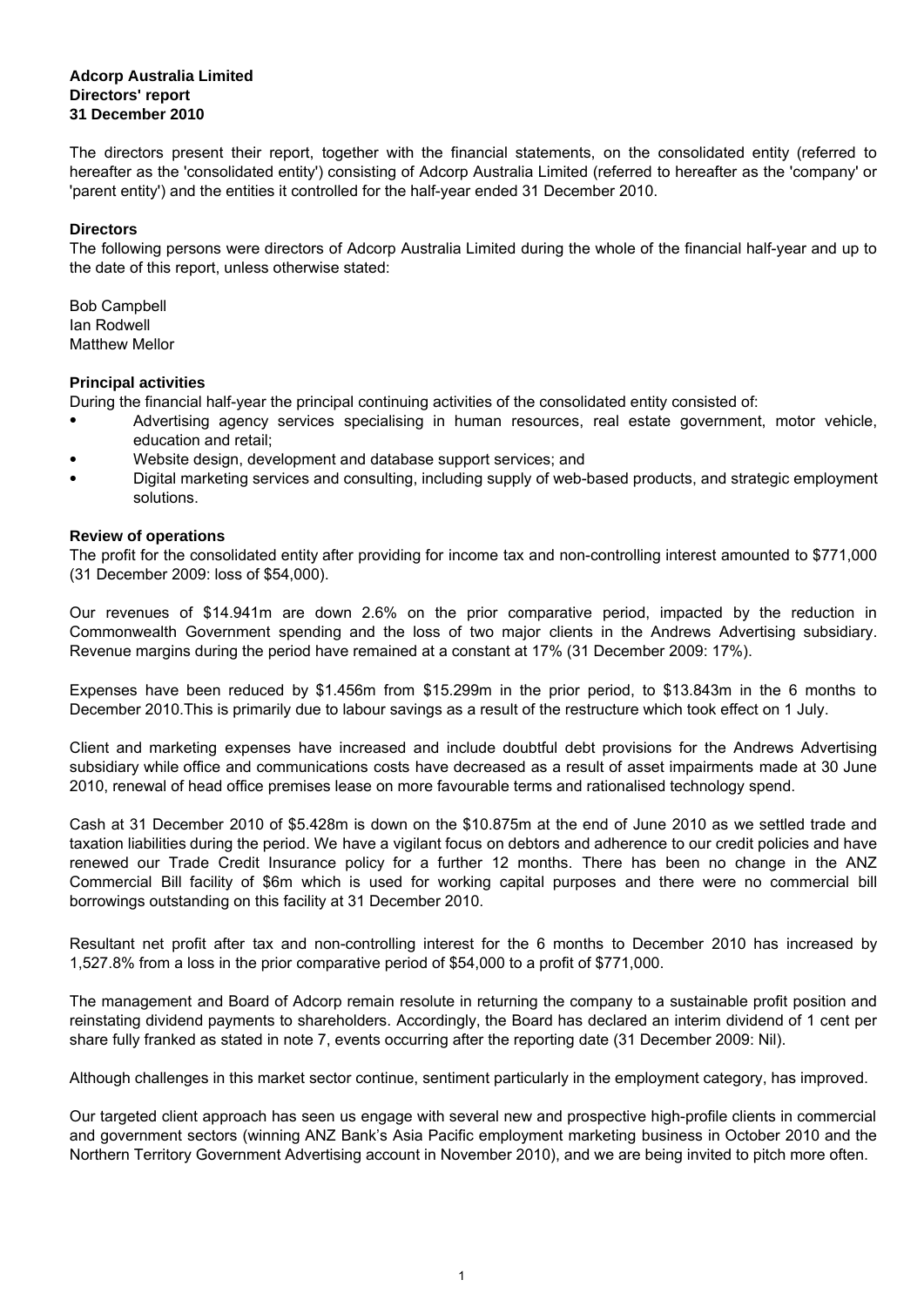#### **31 December 2010 Adcorp Australia Limited Directors' report**

We remain focussed on engaging clients and new business prospects with additional insight, strategic consulting and increasingly broader advertising solutions for their business.

We offer sector-based advertising services in government and public service; residential and commercial property; retail; and employment and HR. So we have touched a diversity of major industries and environments. This breadth of expertise provides a depth of insight not often found in Australian-owned agencies.

#### **Significant changes in the state of affairs**

There were no significant changes in the state of affairs of the consolidated entity during the financial half-year.

#### **Rounding of amounts**

The company is of a kind referred to in Class Order 98/100, issued by the Australian Securities and Investments Commission, relating to 'rounding-off'. Amounts in this report have been rounded off in accordance with that Class Order to the nearest thousand dollars, or in certain cases, the nearest dollar.

#### **Auditor's independence declaration**

A copy of the auditor's independence declaration as required under section 307C of the Corporations Act 2001 is set out on the following page.

This report is made in accordance with a resolution of directors, pursuant to section 306(3)(a) of the Corporations Act 2001.

On behalf of the directors

 $\sim$   $\sim$   $\sim$   $\sim$   $\sim$   $\sim$ 

Director and Chief Executive Officer Chairman Matthew Mellor

Sydney 28 February 2011

Ren  $\mathcal{L}_\text{max}$  , which is the contribution of  $\mathcal{L}_\text{max}$  , we can also also the contribution of  $\mathcal{L}_\text{max}$ 

Bob Campbell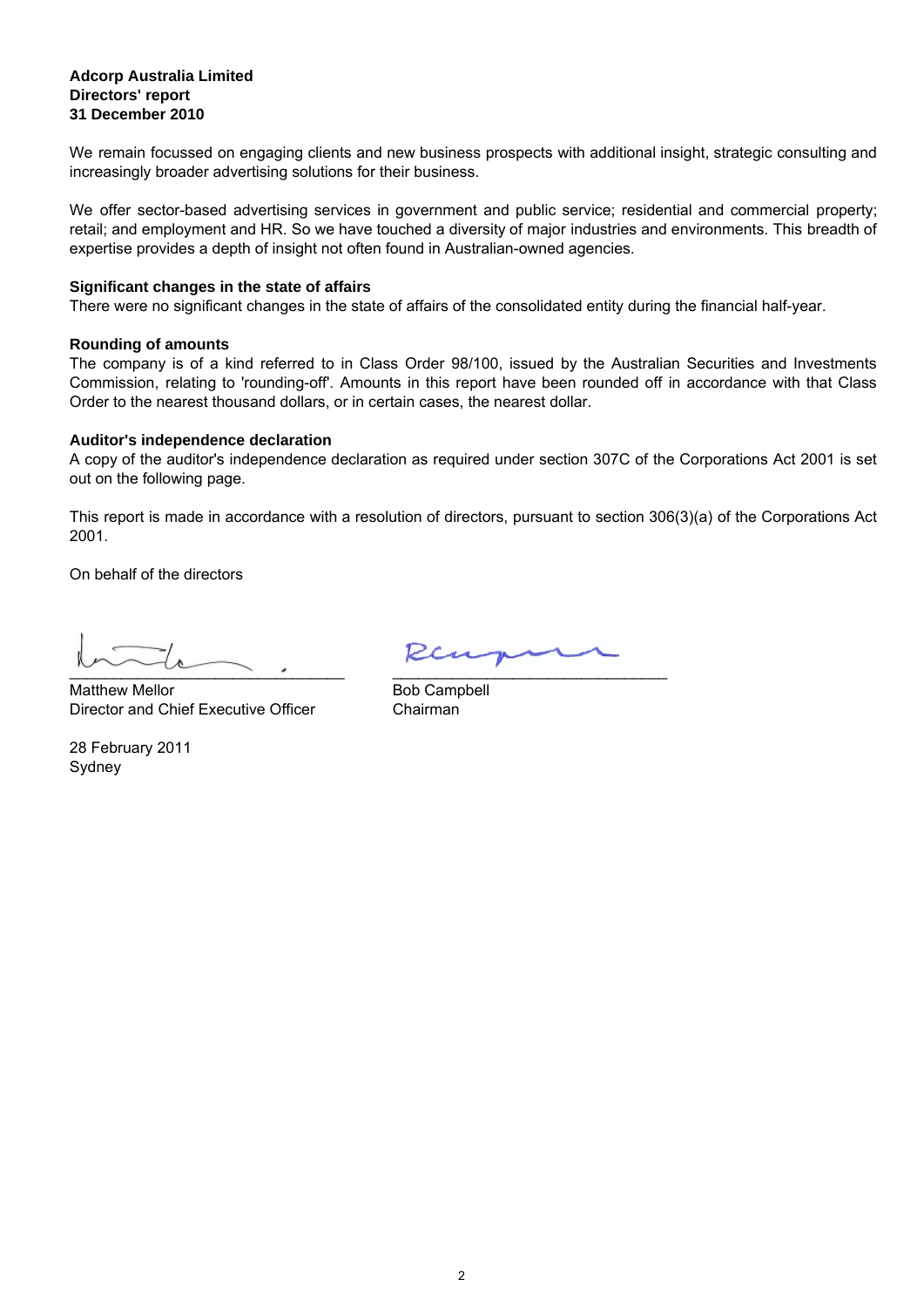

Ernst & Young Centre 680 George Street Sydney NSW 2000 Australia GPO Box 2646 Sydney NSW 2001

Tel: +61 2 9248 5555 Fax: +61 2 9248 5959 www.ey.com/au

# **Auditor's Independence Declaration to the Directors of Adcorp Australia Limited**

In relation to our review of the financial report of Adcorp Australia Limited for the half-year ended 31 December 2010, to the best of my knowledge and belief, there have been no contraventions of the auditor independence requirements of the *Corporations Act 2001* or any applicable code of professional conduct.

Ernst + Young

Ernst & Young

John Robinson Partner 28 February 2011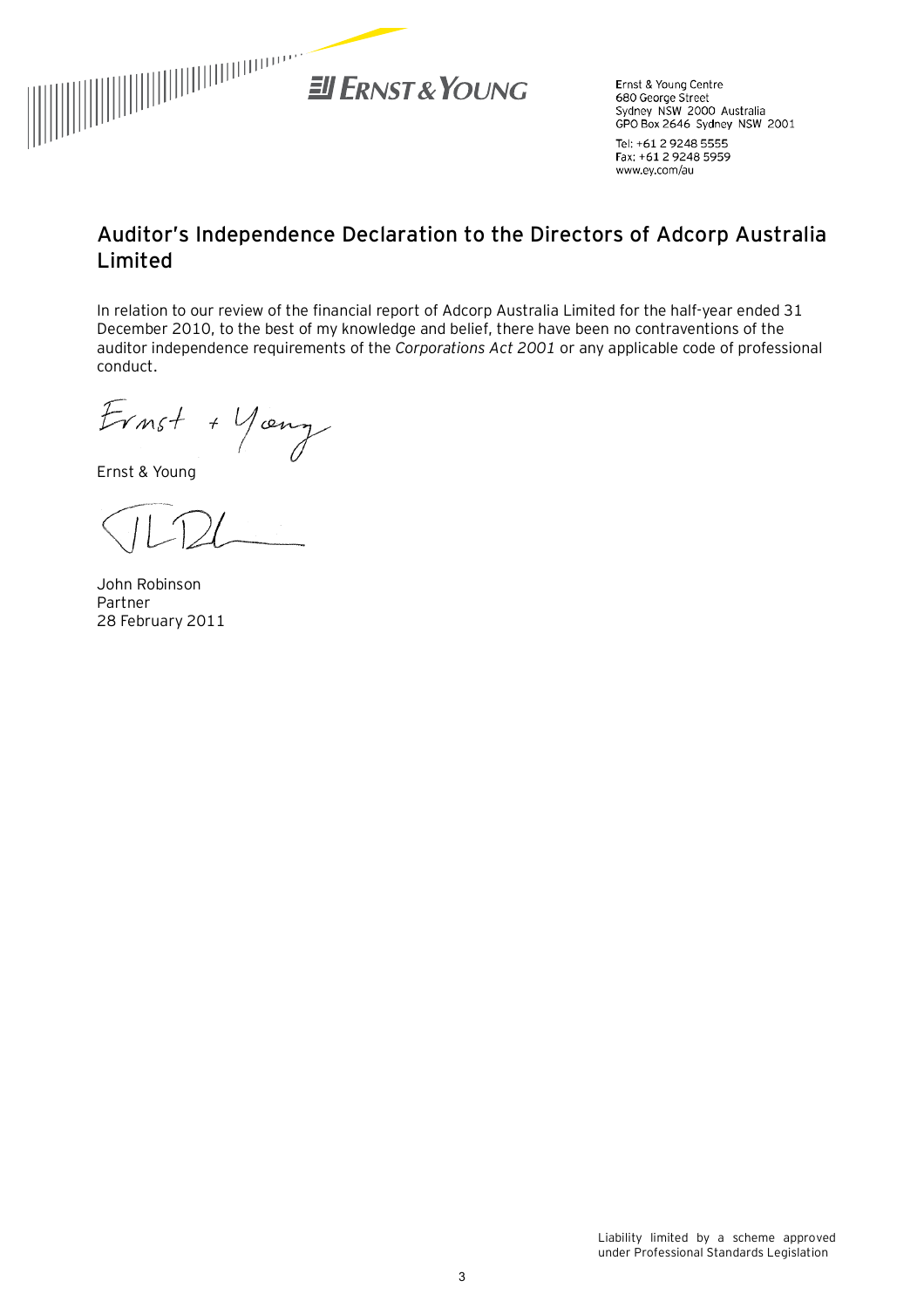### **Adcorp Australia Limited For the half-year ended 31 December 2010 Financial report**

#### **Contents**

|                                                                                | Page |
|--------------------------------------------------------------------------------|------|
| Financial report                                                               |      |
| Statement of comprehensive income                                              | 5    |
| Statement of financial position                                                | 6    |
| Statement of changes in equity                                                 |      |
| Statement of cash flows                                                        | 8    |
| Notes to the financial statements                                              | 9    |
| Directors' declaration                                                         | 15   |
| Independent auditor's review report to the members of Adcorp Australia Limited | 16   |

#### **General information**

The financial report covers Adcorp Australia Limited as a consolidated entity consisting of Adcorp Australia Limited and the entities it controlled. The financial report is presented in Australian dollars, which is Adcorp Australia Limited's functional and presentation currency.

The financial report consists of the financial statements, notes to the financial statements and the directors' declaration.

Adcorp Australia Limited is a listed public company limited by shares, incorporated and domiciled in Australia. Its registered office and principal place of business is:

Level 1 7 Kelly Street Ultimo NSW 2007

A description of the nature of the consolidated entity's operations and its principal activities are included in the directors' report, which is not part of the financial report.

The financial report was authorised for issue, in accordance with a resolution of directors, on 28 February 2011. The directors have the power to amend and reissue the financial report.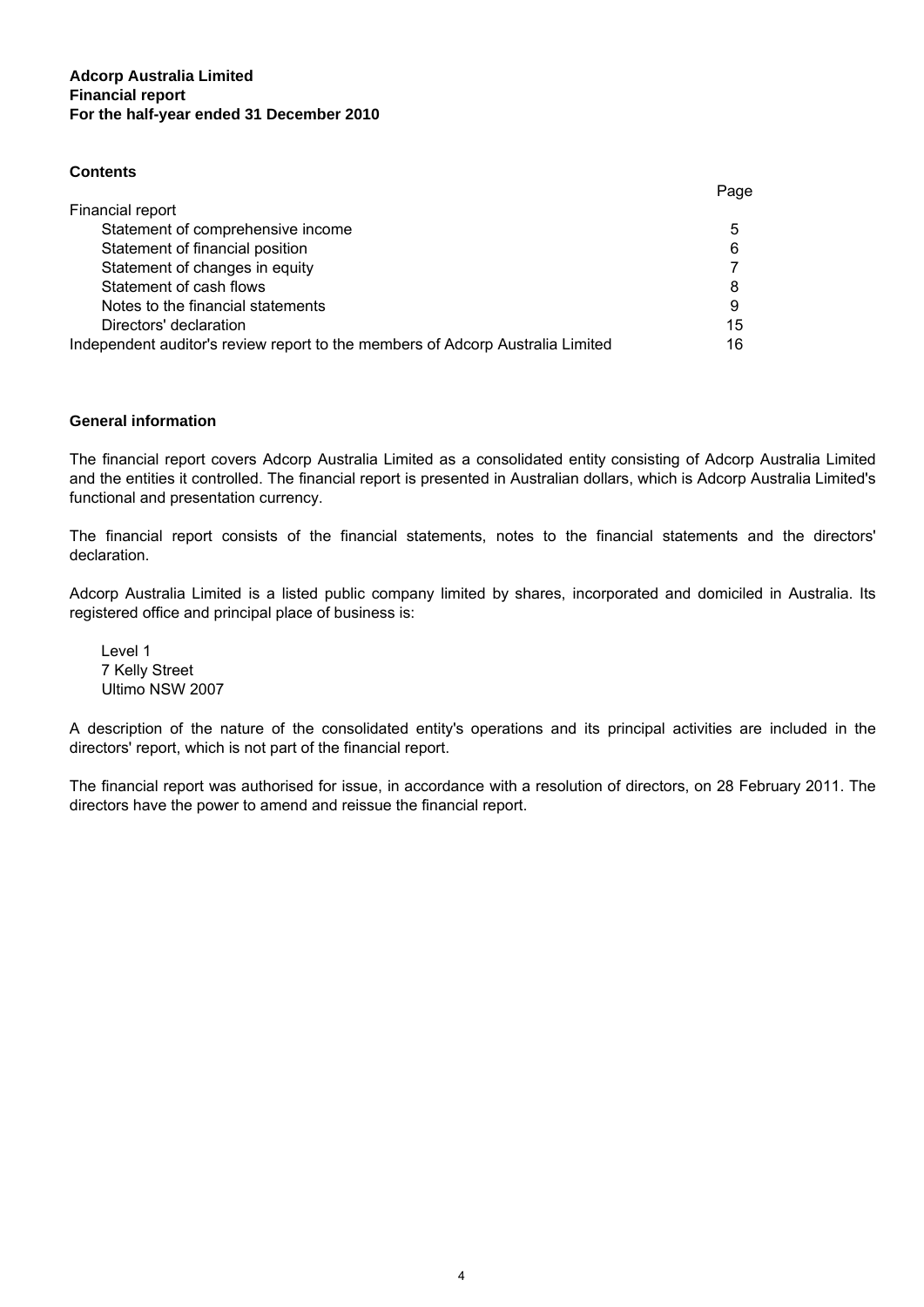### **Adcorp Australia Limited For the half-year ended 31 December 2010 Statement of comprehensive income**

|                                                                  |             | <b>Consolidated</b>  |                      |
|------------------------------------------------------------------|-------------|----------------------|----------------------|
|                                                                  | <b>Note</b> | 31/12/2010<br>\$'000 | 31/12/2009<br>\$'000 |
| <b>Revenue</b>                                                   | 3           | 14,941               | 15,332               |
| <b>Expenses</b>                                                  |             |                      |                      |
| Client service expenses                                          |             | (9,249)              | (10, 956)            |
| Administrative expenses                                          |             | (711)                | (725)                |
| Marketing expenses                                               |             | (1,249)              | (722)                |
| Office and communication expenses<br>Finance costs               | 4           | (2,551)<br>(78)      | (2,887)<br>(9)       |
| Impairment of fixed assets                                       |             | (5)                  |                      |
| Profit before income tax (expense)/benefit                       |             | 1,098                | 33                   |
| Income tax (expense)/benefit                                     |             | (356)                | 3                    |
| Profit after income tax (expense)/benefit for the half-year      |             | 742                  | 36                   |
| Other comprehensive income                                       |             |                      |                      |
| Foreign currency translation                                     |             | (216)                | 49                   |
| Other comprehensive income for the half-year, net of tax         |             | (216)                | 49                   |
| Total comprehensive income for the half-year                     |             | 526                  | 85                   |
| Profit for the half-year is attributable to:                     |             |                      |                      |
| Non-controlling interest                                         |             | (29)                 | 90                   |
| Owners of Adcorp Australia Limited                               |             | 771                  | (54)                 |
|                                                                  |             | 742                  | 36                   |
| Total comprehensive income for the half-year is attributable to: |             |                      |                      |
| Non-controlling interest                                         |             | (29)                 | 90                   |
| Owners of Adcorp Australia Limited                               |             | 555                  | (5)                  |
|                                                                  |             | 526                  | 85                   |
|                                                                  |             | <b>Cents</b>         | <b>Cents</b>         |
| Basic earnings per share                                         | 8           | 1.27                 | (0.09)               |
| Diluted earnings per share                                       | 8           | 1.27                 | (0.09)               |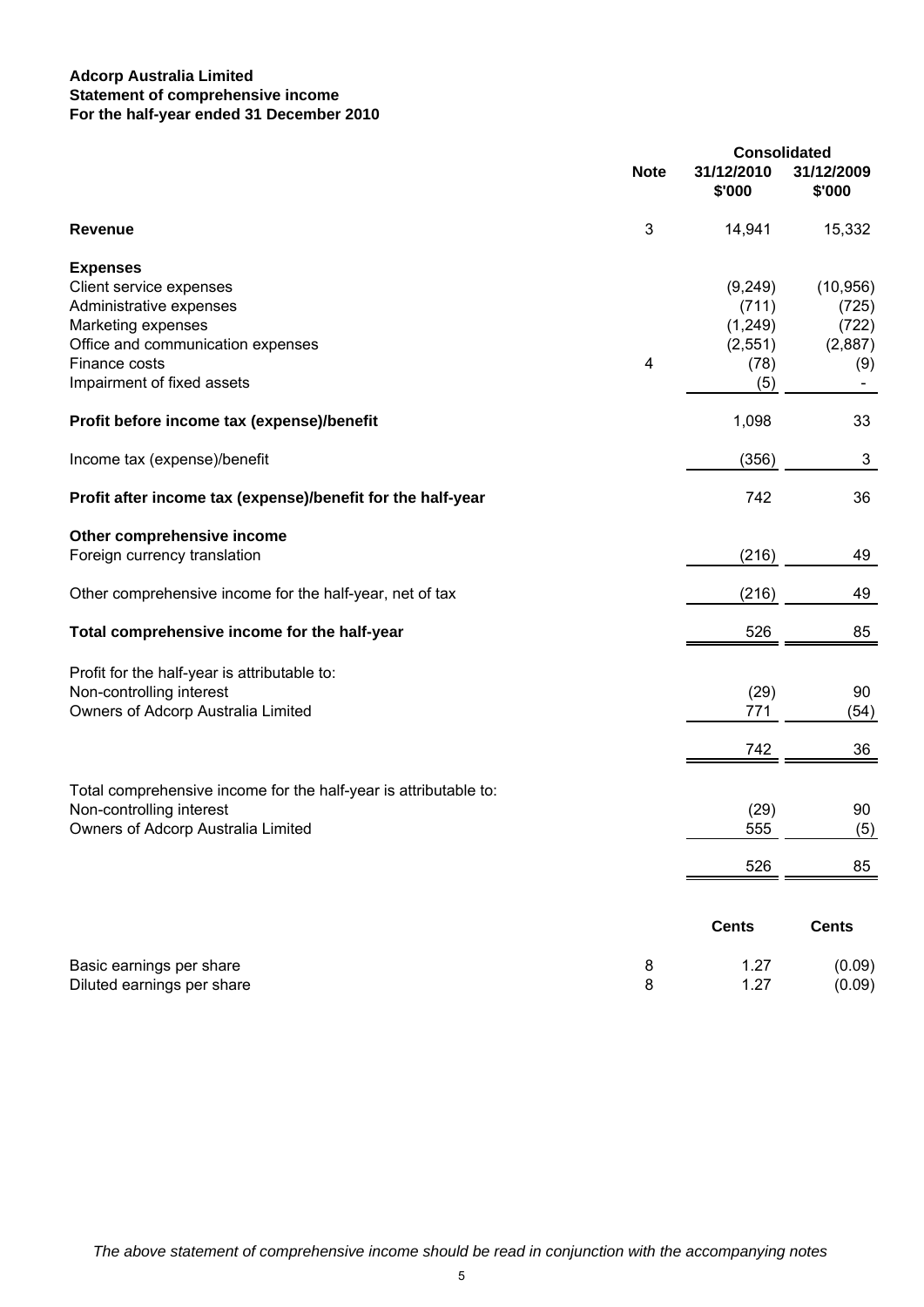#### **Adcorp Australia Limited Statement of financial position As at 31 December 2010**

|                                                               | <b>Consolidated</b> |            |
|---------------------------------------------------------------|---------------------|------------|
|                                                               | 31/12/2010          | 30/06/2010 |
|                                                               | \$'000              | \$'000     |
| <b>Assets</b>                                                 |                     |            |
| <b>Current assets</b>                                         |                     |            |
| Cash and cash equivalents                                     | 5,428               | 10,875     |
| Trade and other receivables                                   | 24,410              | 29,101     |
| Income tax refund due                                         |                     | 145        |
| Other                                                         | 356                 | 150        |
| <b>Total current assets</b>                                   | 30,194              | 40,271     |
| <b>Non-current assets</b>                                     |                     |            |
| Property, plant and equipment                                 | 1,187               | 957        |
| Intangibles                                                   | 3,273               | 3,330      |
| Deferred tax                                                  | 1,412               | 1,264      |
| Total non-current assets                                      | 5,872               | 5,551      |
| <b>Total assets</b>                                           | 36,066              | 45,822     |
| <b>Liabilities</b>                                            |                     |            |
| <b>Current liabilities</b>                                    |                     |            |
| Trade and other payables                                      | 26,148              | 35,974     |
| Income tax                                                    | 257                 | 471        |
| Provisions                                                    | 645                 | 1,061      |
| <b>Total current liabilities</b>                              | $\overline{27,050}$ | 37,506     |
| <b>Non-current liabilities</b>                                |                     |            |
| Deferred tax                                                  | 53                  | 33         |
| Provisions                                                    | 548                 | 394        |
| Total non-current liabilities                                 | 601                 | 427        |
| <b>Total liabilities</b>                                      | 27,651              | 37,933     |
| <b>Net assets</b>                                             | 8,415               | 7,889      |
|                                                               |                     |            |
| <b>Equity</b>                                                 |                     |            |
| Contributed equity                                            | 28,894              | 28,894     |
| Reserves                                                      | (514)               | (298)      |
| <b>Accumulated losses</b>                                     | (19, 986)           | (20, 757)  |
| Equity attributable to the owners of Adcorp Australia Limited | 8,394               | 7,839      |
| Non-controlling interest                                      | 21                  | 50         |
| <b>Total equity</b>                                           | 8,415               | 7,889      |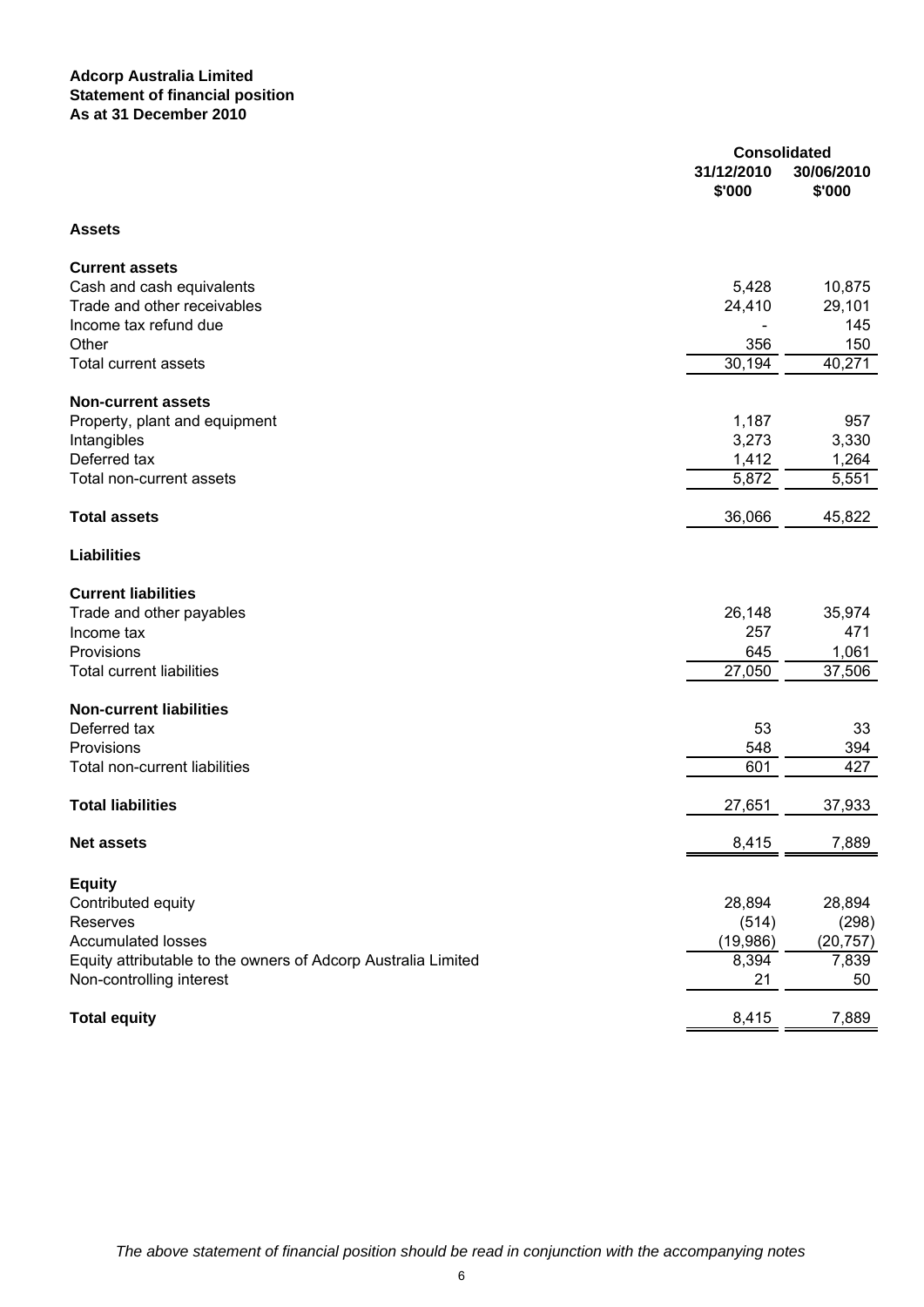## **Adcorp Australia Limited For the half-year ended 31 December 2010 Statement of changes in equity**

|                                                                                                                           | <b>Contributed</b><br>equity<br>\$'000 | <b>Reserves</b><br>\$'000 | <b>Accumulated controlling</b><br>losses<br>\$'000        | Non-<br>interest<br>\$'000 | <b>Total</b><br>equity<br>\$'000 |
|---------------------------------------------------------------------------------------------------------------------------|----------------------------------------|---------------------------|-----------------------------------------------------------|----------------------------|----------------------------------|
| <b>Consolidated</b><br>Balance at 1 July 2009                                                                             | 28,894                                 | (388)                     | (13, 619)                                                 | 274                        | 15,161                           |
| Other comprehensive income<br>for the half-year, net of tax<br>Profit after income tax<br>(expense)/benefit for the half- |                                        | 49                        |                                                           |                            | 49                               |
| year                                                                                                                      |                                        |                           | (54)                                                      | 90                         | 36                               |
| Total comprehensive income<br>for the half-year                                                                           |                                        | 49                        | (54)                                                      | 90                         | 85                               |
| Transactions with owners in<br>their capacity as owners:<br>Dividends paid                                                |                                        |                           |                                                           | (261)                      | (261)                            |
| Balance at 31 December 2009                                                                                               | 28,894                                 | (339)                     | (13, 673)                                                 | 103                        | 14,985                           |
| <b>Consolidated</b>                                                                                                       | <b>Contributed</b><br>equity<br>\$'000 | <b>Reserves</b><br>\$'000 | <b>Accumulated controlling</b><br><b>losses</b><br>\$'000 | Non-<br>interest<br>\$'000 | <b>Total</b><br>equity<br>\$'000 |
| Balance at 1 July 2010                                                                                                    | 28,894                                 | (298)                     | (20, 757)                                                 | 50                         | 7,889                            |
| Other comprehensive income<br>for the half-year, net of tax<br>Profit after income tax                                    |                                        | (216)                     |                                                           |                            | (216)                            |
| (expense)/benefit for the half-<br>year                                                                                   |                                        |                           | 771                                                       | (29)                       | 742                              |
| Total comprehensive income<br>for the half-year                                                                           |                                        | (216)                     | 771                                                       | (29)                       | 526                              |
| Balance at 31 December 2010                                                                                               | 28,894                                 | (514)                     | (19, 986)                                                 | 21                         | 8,415                            |
|                                                                                                                           |                                        |                           |                                                           |                            |                                  |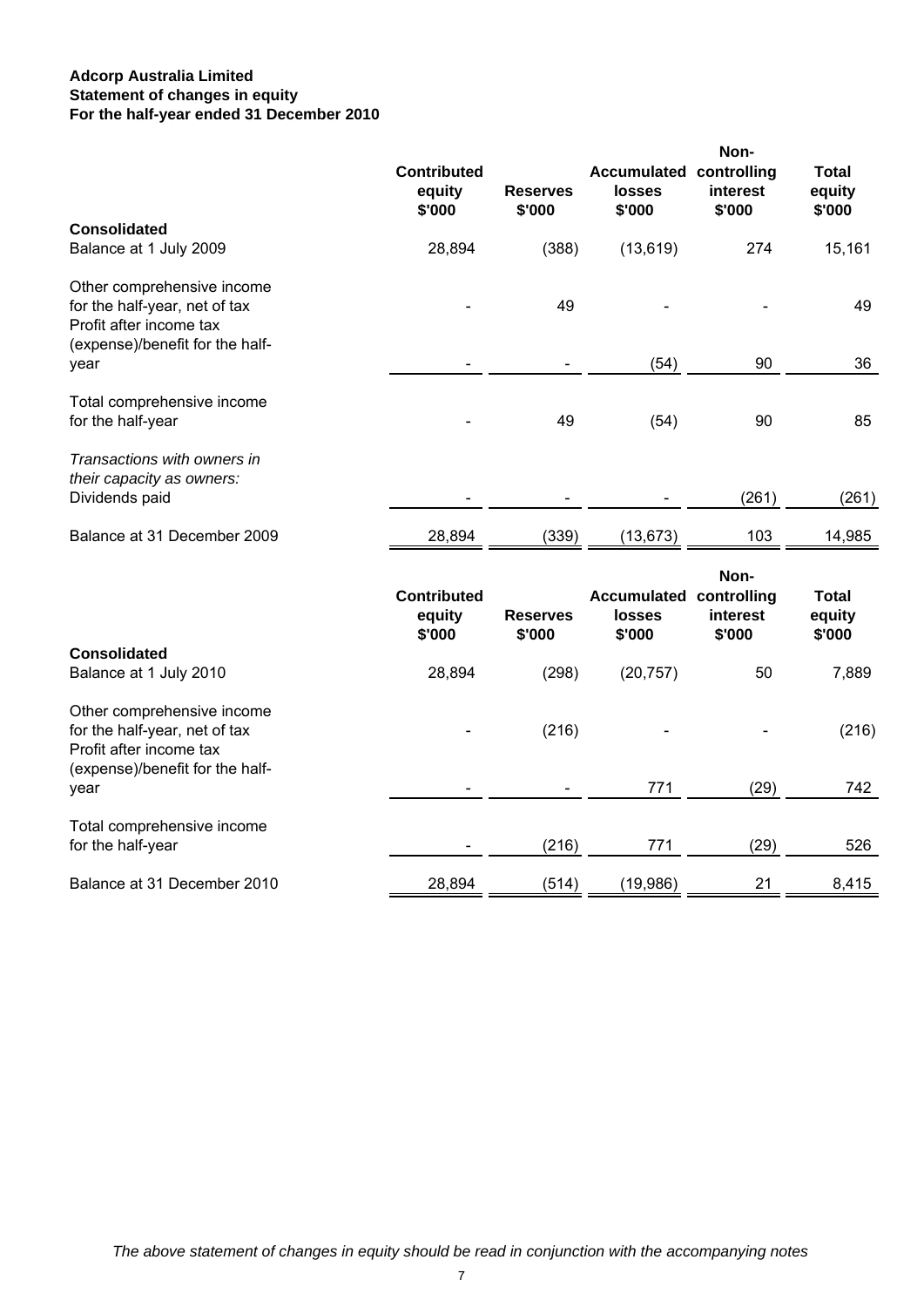## **Adcorp Australia Limited For the half-year ended 31 December 2010 Statement of cash flows**

|                      | <b>Consolidated</b>           |
|----------------------|-------------------------------|
| 31/12/2010<br>\$'000 | 31/12/2009<br>\$'000          |
|                      |                               |
| 103,388              | 92,659                        |
| (108, 013)           | (93, 250)                     |
|                      | (591)                         |
| 157                  | 96                            |
| (78)                 |                               |
| (283)                | (13)                          |
| (4,829)              | (508)                         |
|                      |                               |
| (405)                | (29)                          |
| (210)                | (203)                         |
| (11)                 |                               |
| 8                    |                               |
| (618)                | (232)                         |
|                      |                               |
|                      | (120)                         |
|                      | (120)                         |
|                      | (860)                         |
|                      | 5,768                         |
|                      | 27                            |
| 5,428                | 4,935                         |
| <b>Note</b>          | (4,625)<br>(5, 447)<br>10,875 |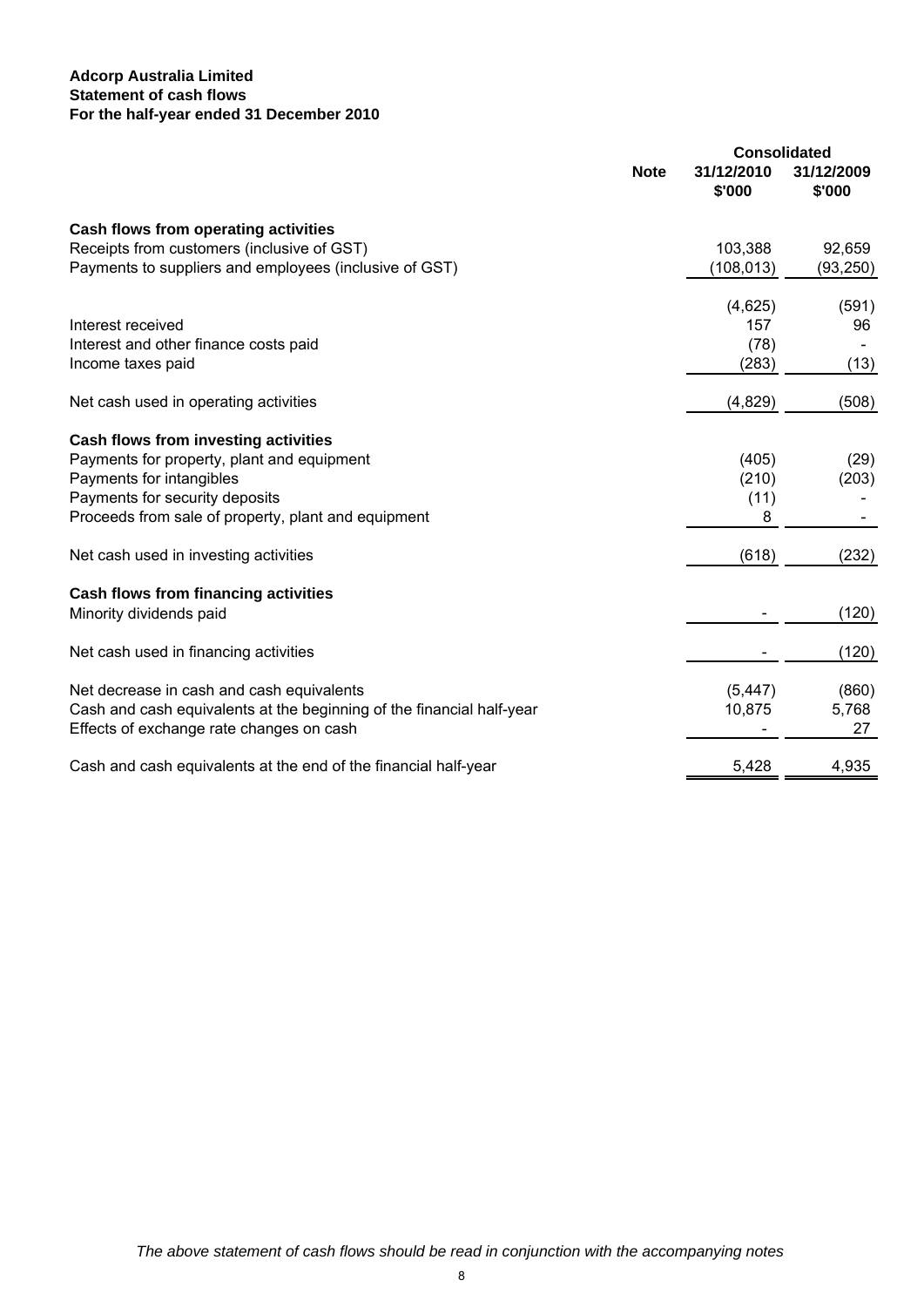#### **Note 1. Significant accounting policies**

These general purpose financial statements for the interim half-year reporting period ended 31 December 2010 have been prepared in accordance with Australian Accounting Standard AASB 134 'Interim Financial Reporting' and the Corporations Act 2001.

These general purpose financial statements do not include all the notes of the type normally included in annual financial statements. Accordingly, these financial statements are to be read in conjunction with the annual report for the year ended 30 June 2010 and any public announcements made by the company during the interim reporting period in accordance with the continuous disclosure requirements of the Corporations Act 2001.

The accounting policies adopted are consistent with those of the previous financial year and corresponding interim reporting period.

#### **New, revised or amending Accounting Standards and Interpretations adopted**

The consolidated entity has adopted all of the new, revised or amending Accounting Standards and Interpretations issued by the Australian Accounting Standards Board ('AASB') that are mandatory for the current reporting period.

Any new, revised or amending Accounting Standards or Interpretations that are not yet mandatory have not been early adopted.

Any significant impact on the accounting policies of the consolidated entity from the adoption of these Accounting Standards and Interpretations are disclosed in the relevant accounting policy.

The adoption of these Accounting Standards and Interpretations did not have any impact on the financial performance or position of the consolidated entity. The following Accounting Standards and Interpretations are most relevant to the consolidated entity:

#### *AASB 2009-5 Amendments to Australian Accounting Standards arising from the Annual Improvements Project*

The consolidated entity has applied AASB 2009-5 amendments from 1 July 2010. The amendments result in some accounting changes for presentation, recognition or measurement purposes, while some amendments that relate to terminology and editorial changes had no or minimal effect on accounting. The main changes were:

AASB 101 'Presentation of Financial Statements' - classification is not affected by the terms of a liability that could be settled by the issuance of equity instruments at the option of the counterparty;

AASB 107 'Statement of Cash Flows' - only expenditure that results in a recognised asset can be classified as a cash flow from investing activities;

AASB 117 'Leases' - removal of specific guidance on classifying land as a lease;

AASB 118 'Revenue' - provides additional guidance to determine whether an entity is acting as a principal or agent; and AASB 136 'Impairment of Assets' - clarifies that the largest unit permitted for allocating goodwill, acquired in a business combination, is the operating segment as defined in AASB 8 'Operating Segments' before aggregation for reporting purposes.

#### *AASB 2010-3 Amendments to Australian Accounting Standards arising from the Annual Improvements Project*

The consolidated entity has applied AASB 2010-3 amendments from 1 July 2010. The amendments result in some accounting changes for presentation, recognition or measurement purposes, while some amendments that relate to terminology and editorial changes had no or minimal effect on accounting. The main changes were:

AASB 127 'Consolidated and Separate Financial Statements'('AASB 127') and AASB 3 Business Combinations ('AASB 3') - clarifies that contingent consideration from a business combination that occurred before the effective date of revised AASB 3 is not restated; the scope of the measurement choices of non-controlling interest is limited at proportionate share of net assets in the event of liquidation; requires an entity in a business combination to account for the replacement of acquiree's share-based payment transactions, unreplaced and voluntarily replaced, by splitting between consideration and post combination expenses.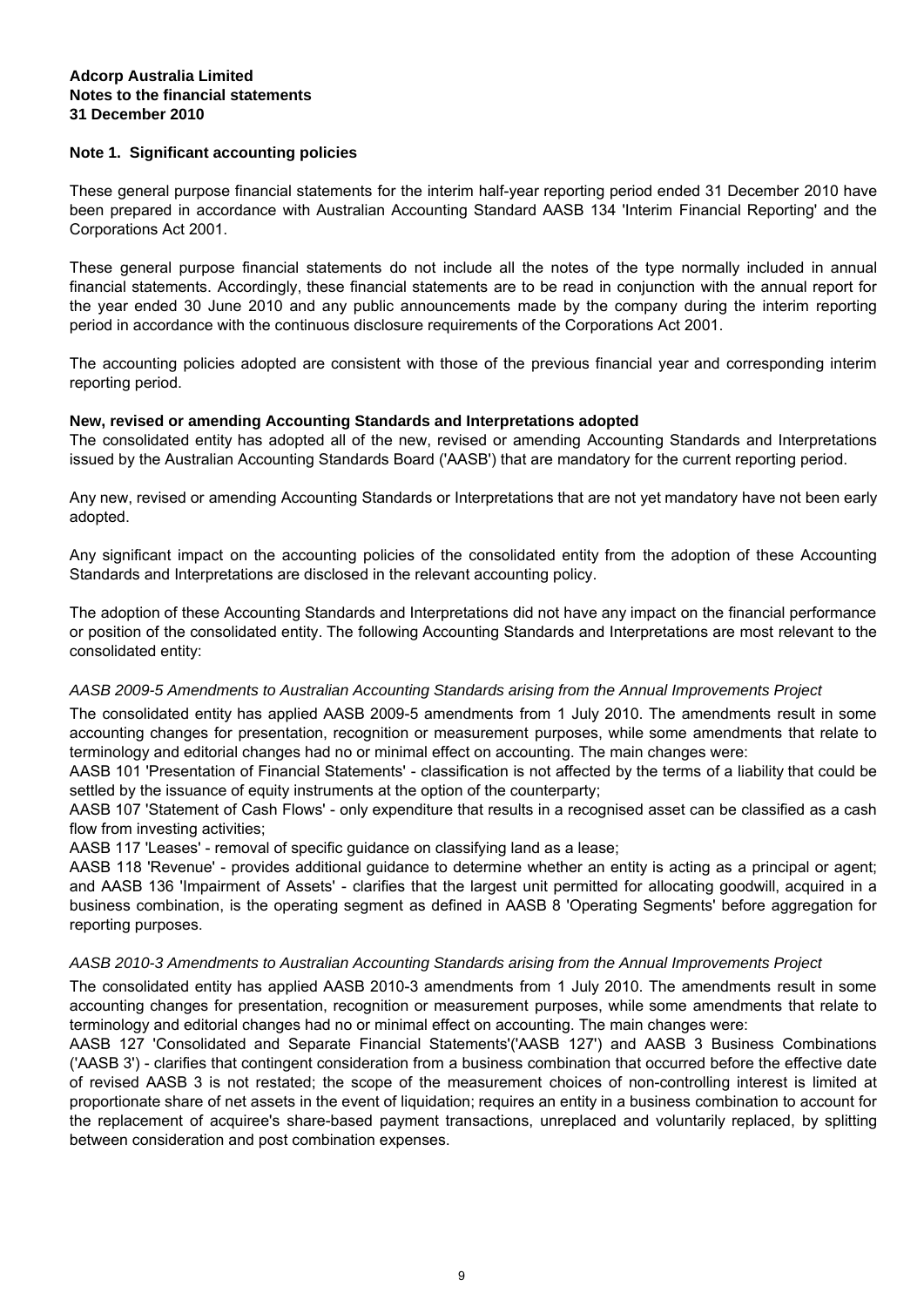#### **Note 2. Operating segments**

#### *Identification of reportable operating segments*

The consolidated entity has identified its operating segments based on the internal reports that are reviewed and used by the Board (the chief operating decision maker ('CODM')) in assessing performance and determining the allocation of resources.

The operating segments are identified based on the comparative geographical products and services, production process, regulatory environment and the separate identification of assets reported to the Board on a monthly basis.

#### *Types of products and services*

Reported profit or loss Greater than or equal to 10% of the greater of (i) total profitable entities or (ii) total loss-making entities Reported revenue Assets Greater than or equal to 10% of combined assets of the consolidated entity A further assessment is conducted based on the revenue and profit contribution by each segment to the consolidated entity's result. Segments identified as meeting any of the 3 thresholds below, have been separately reported: Greater than or equal to 10% of total combined revenues of the consolidated entity

#### *Intersegment transactions*

Intersegment transactions were made at market rates. Intersegment transactions are eliminated on consolidation.

#### *Corporate charges*

Corporate charges comprise non-segmental expenses such as Head Office expenses and are allocated to each segment in proportion to the labour and billings of that segment.

#### *Inter-entity sales*

Inter-entity sales are recognised based on a set standard cost.

#### *Intersegment loans*

Loans between Australia and New Zealand operating segments arise through transfer of funds to meet respective working capital payments, are non-interest bearing and do not have any other transaction charges attached.

#### *Income tax expense*

Income tax expense is calculated based on the segment operating profit using a notional 30% rate (2009: 30%).

#### *Major customers*

There are no significant customers in any reported segment that comprise greater than 10% of the segments aggregated revenues.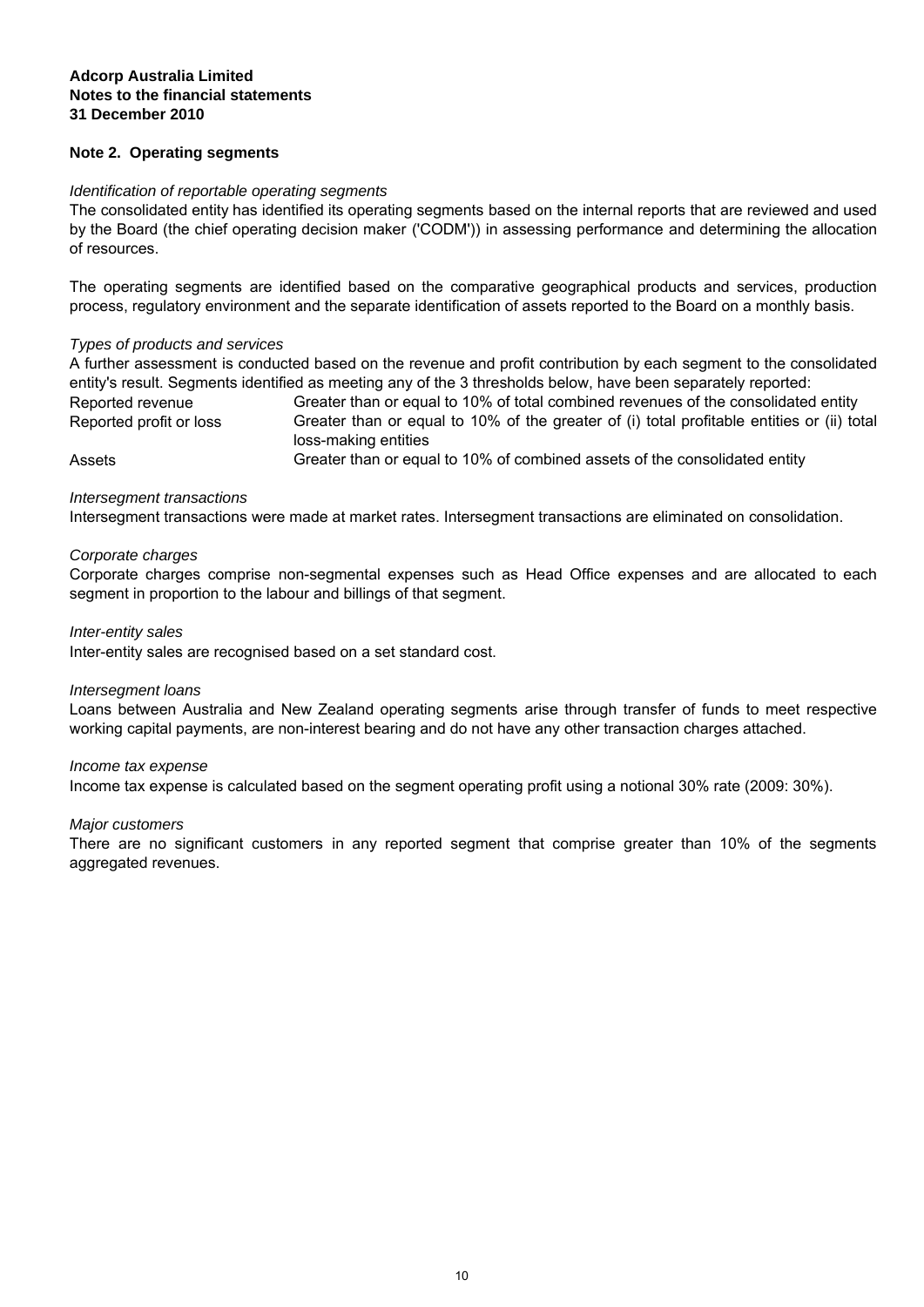# **Note 2. Operating segments (continued)**

# *Operating segment information*

|                               |                     |                              | Intersegment<br>eliminations/ |                        |
|-------------------------------|---------------------|------------------------------|-------------------------------|------------------------|
| 31/12/2010                    | Australia<br>\$'000 | New Zealand<br>\$'000        | unallocated<br>\$'000         | Consolidated<br>\$'000 |
| <b>Revenue</b>                |                     |                              |                               |                        |
| Sales to external customers   | 13,254              | 1,486                        |                               | 14,740                 |
| Total sales revenue           | 13,254              | 1,486                        |                               | 14,740                 |
| Other income                  | 158                 | 43                           |                               | 201                    |
| <b>Total revenue</b>          | 13,412              | 1,529                        |                               | 14,941                 |
| <b>Segment result</b>         | 1,118               | 257                          |                               | 1,375                  |
| Depreciation and amortisation | (266)               | (85)                         |                               | (351)                  |
| Impairment of assets          | (5)                 | $\qquad \qquad \blacksquare$ |                               | (5)                    |
| Interest revenue              | 136                 | 21                           |                               | 157                    |
| Finance costs                 | (78)                |                              |                               | (78)                   |
| Profit before income tax      |                     |                              |                               |                        |
| expense                       | 905                 | 193                          |                               | 1,098                  |
| Income tax expense            |                     |                              |                               | (356)                  |
| Profit after income tax       |                     |                              |                               |                        |
| expense                       |                     |                              |                               | 742                    |
| <b>Assets</b>                 |                     |                              |                               |                        |
| Segment assets                | 30,744              | 3,910                        |                               | 34,654                 |
| Unallocated assets:           |                     |                              |                               |                        |
| Deferred tax asset            |                     |                              |                               | 1,412                  |
| <b>Total assets</b>           |                     |                              |                               | 36,066                 |
| Total assets includes:        |                     |                              |                               |                        |
| Acquisition of non-current    |                     |                              |                               |                        |
| assets                        | 620                 |                              |                               | 620                    |
| <b>Liabilities</b>            |                     |                              |                               |                        |
| Segment liabilities           | 26,705              | 893                          |                               | 27,598                 |
| Unallocated liabilities:      |                     |                              |                               |                        |
| Deferred tax liability        |                     |                              |                               | 53                     |
| <b>Total liabilities</b>      |                     |                              |                               | 27,651                 |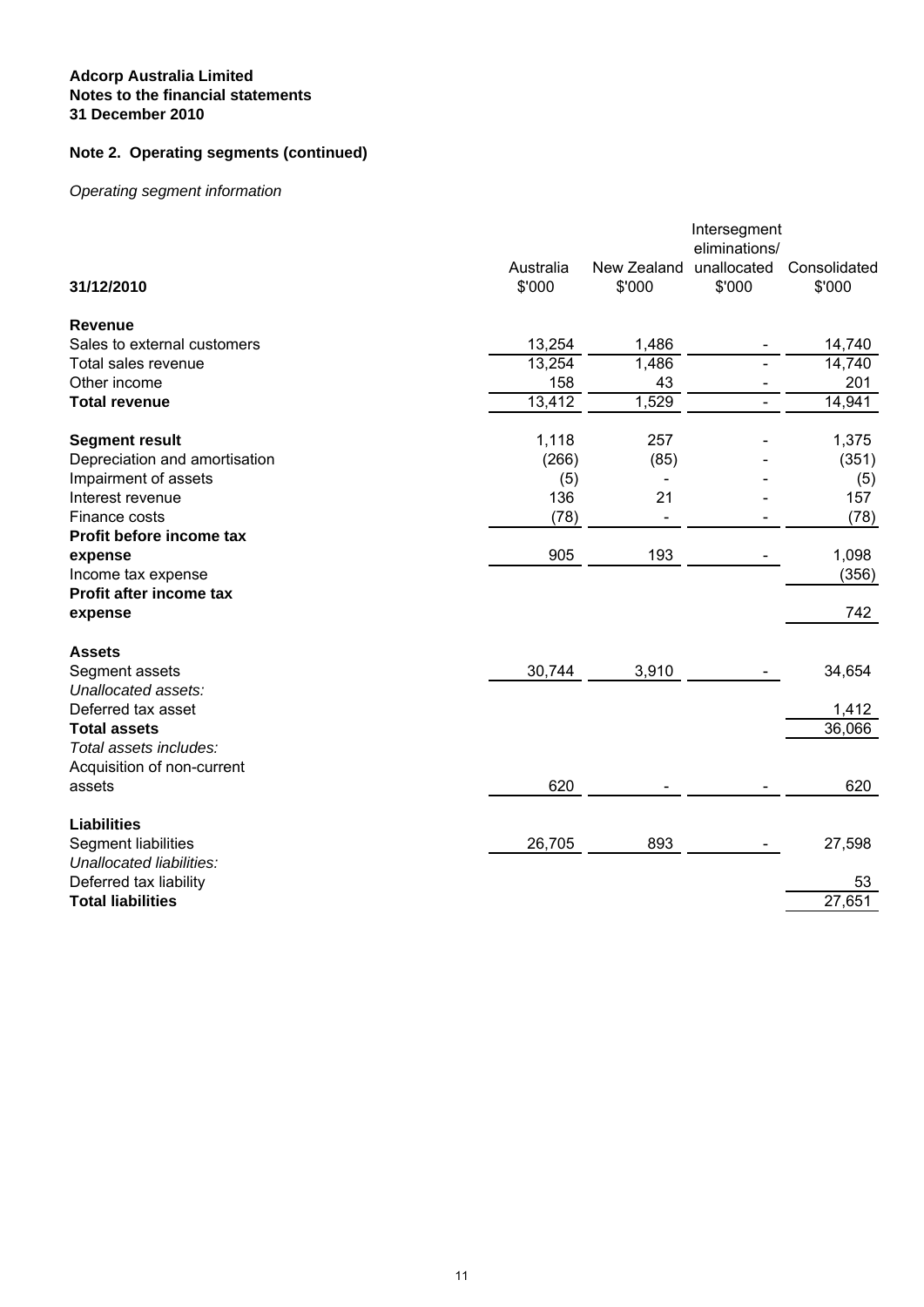# **Note 2. Operating segments (continued)**

|                                 |           |             | Intersegment<br>eliminations/ |              |
|---------------------------------|-----------|-------------|-------------------------------|--------------|
|                                 | Australia | New Zealand | unallocated                   | Consolidated |
| 31/12/2009                      | \$'000    | \$'000      | \$'000                        | \$'000       |
| <b>Revenue</b>                  |           |             |                               |              |
| Sales to external customers     | 13,591    | 1,645       |                               | 15,236       |
| Total sales revenue             | 13,591    | 1,645       |                               | 15,236       |
| Other income                    | 78        | 18          |                               | 96           |
| <b>Total revenue</b>            | 13,669    | 1,663       |                               | 15,332       |
| <b>Segment result</b>           | 471       | 107         | (86)                          | 492          |
| Depreciation and amortisation   | (447)     | (99)        |                               | (546)        |
| Interest revenue                | 78        | 18          |                               | 96           |
| Finance costs                   | (9)       |             |                               | (9)          |
| Profit/(loss) before income     |           |             |                               |              |
| tax benefit                     | 93        | 26          | (86)                          | 33           |
| Income tax benefit              |           |             |                               | $\mathbf{3}$ |
| Profit after income tax benefit |           |             |                               | 36           |
| 30/06/2010                      |           |             |                               |              |
| <b>Assets</b>                   |           |             |                               |              |
| Segment assets                  | 40,003    | 4,555       |                               | 44,558       |
| Unallocated assets:             |           |             |                               |              |
| Deferred tax asset              |           |             |                               | 1,264        |
| <b>Total assets</b>             |           |             |                               | 45,822       |
| <b>Liabilities</b>              |           |             |                               |              |
| Segment liabilities             | 36,441    | 1,459       |                               | 37,900       |
| Unallocated liabilities:        |           |             |                               |              |
| Deferred tax liability          |           |             |                               | 33           |
| <b>Total liabilities</b>        |           |             |                               | 37,933       |
|                                 |           |             |                               |              |

## **Note 3. Revenue**

| <b>Consolidated</b>      |  |
|--------------------------|--|
| 31/12/2009<br>\$'000     |  |
|                          |  |
| 15,236                   |  |
|                          |  |
| 96                       |  |
| $\overline{\phantom{a}}$ |  |
| 96                       |  |
| 15,332                   |  |
|                          |  |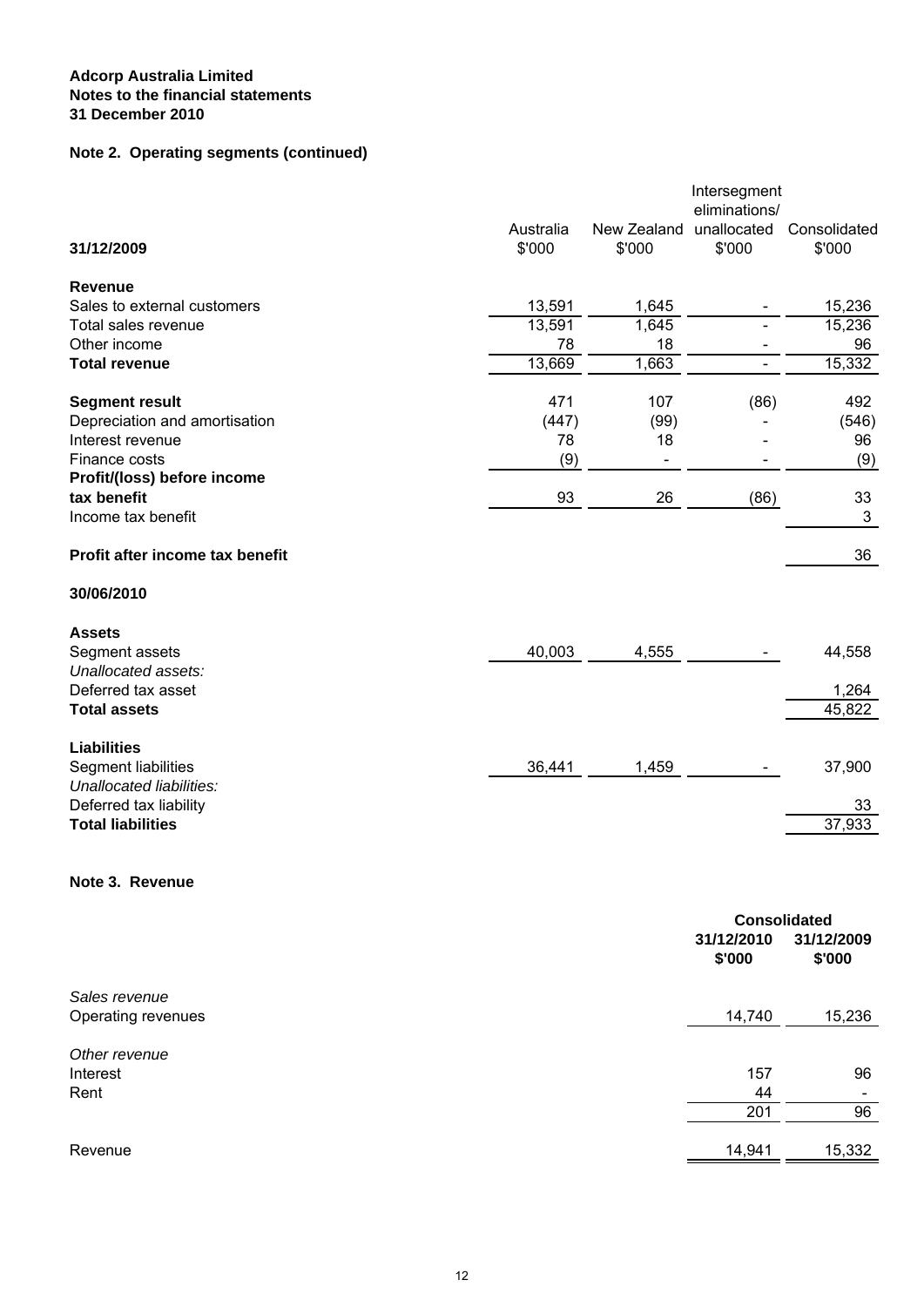#### **Note 4. Expenses**

|                                                                       | 31/12/2010<br>\$'000 | <b>Consolidated</b><br>31/12/2009<br>\$'000 |
|-----------------------------------------------------------------------|----------------------|---------------------------------------------|
| Profit before income tax includes the following specific<br>expenses: |                      |                                             |
| Depreciation<br>Plant and equipment<br>Office equipment               | 85<br>76             | 291                                         |
| <b>Total depreciation</b>                                             | 161                  | 291                                         |
| Amortisation<br>Software licences<br><b>Customer list</b>             | 141<br>49            | 216<br>39                                   |
| <b>Total amortisation</b>                                             | 190                  | 255                                         |
| Total depreciation and amortisation                                   | 351                  | 546                                         |
| Impairment<br>Office equipment                                        | 5                    |                                             |
| Finance costs<br>Interest and finance charges paid/payable            | 78                   | 9                                           |
| Net foreign exchange loss<br>Net foreign exchange loss                | 8                    | 3                                           |
| Superannuation expense<br>Defined contribution superannuation expense | 611                  | 815                                         |
| Employee benefits expense<br>Employee benefits expense                | 8,641                | 10,250                                      |

## **Note 5. Equity - dividends**

There were no dividends paid during the current or previous financial half-year.

## **Note 6. Contingent liabilities**

The consolidated entity has given bank guarantees in relation to leased premises and accreditation.

|                 | <b>Consolidated</b>  |                      |
|-----------------|----------------------|----------------------|
|                 | 31/12/2010<br>\$'000 | 30/06/2010<br>\$'000 |
| Bank guarantees | 1,218                | 1,101                |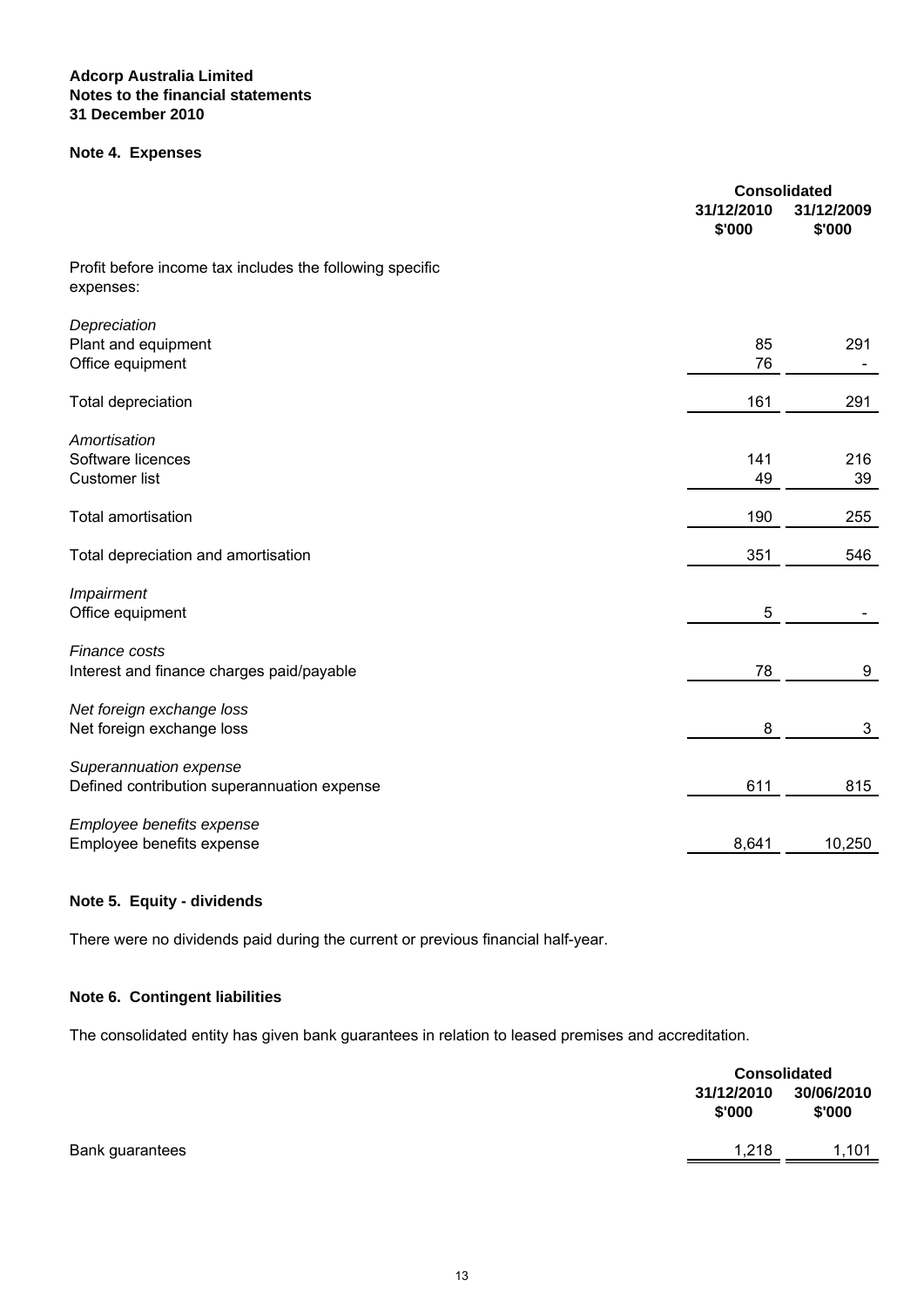### **Note 7. Events occurring after the reporting date**

Subsequent to the Balance Sheet date, the Board has declared a fully franked interim dividend of 1 cent per share.

No other matter or circumstance has arisen since 31 December 2010 that has significantly affected, or may significantly affect the consolidated entity's operations, the results of those operations, or the consolidated entity's state of affairs in future financial years.

#### **Note 8. Earnings per share**

|                                                                                              | <b>Consolidated</b>  |                      |
|----------------------------------------------------------------------------------------------|----------------------|----------------------|
|                                                                                              | 31/12/2010<br>\$'000 | 31/12/2009<br>\$'000 |
| Profit after income tax<br>Non-controlling interest                                          | 742<br>29            | 36<br>(90)           |
| Profit after income tax attributable to the owners of Adcorp Australia Limited               | 771                  | (54)                 |
|                                                                                              | <b>Number</b>        | <b>Number</b>        |
| Weighted average number of ordinary shares used in calculating basic earnings per<br>share   | 60,676,602           | 60,676,602           |
| Weighted average number of ordinary shares used in calculating diluted earnings per<br>share | 60,676,602           | 60,676,602           |
|                                                                                              | <b>Cents</b>         | <b>Cents</b>         |
| Basic earnings per share<br>Diluted earnings per share                                       | 1.27<br>1.27         | (0.09)<br>(0.09)     |

### **Note 9. Comparative information**

Comparatives have been restated in the statement of comprehensive income and statement of cash flows to agree to the full year financial statements format.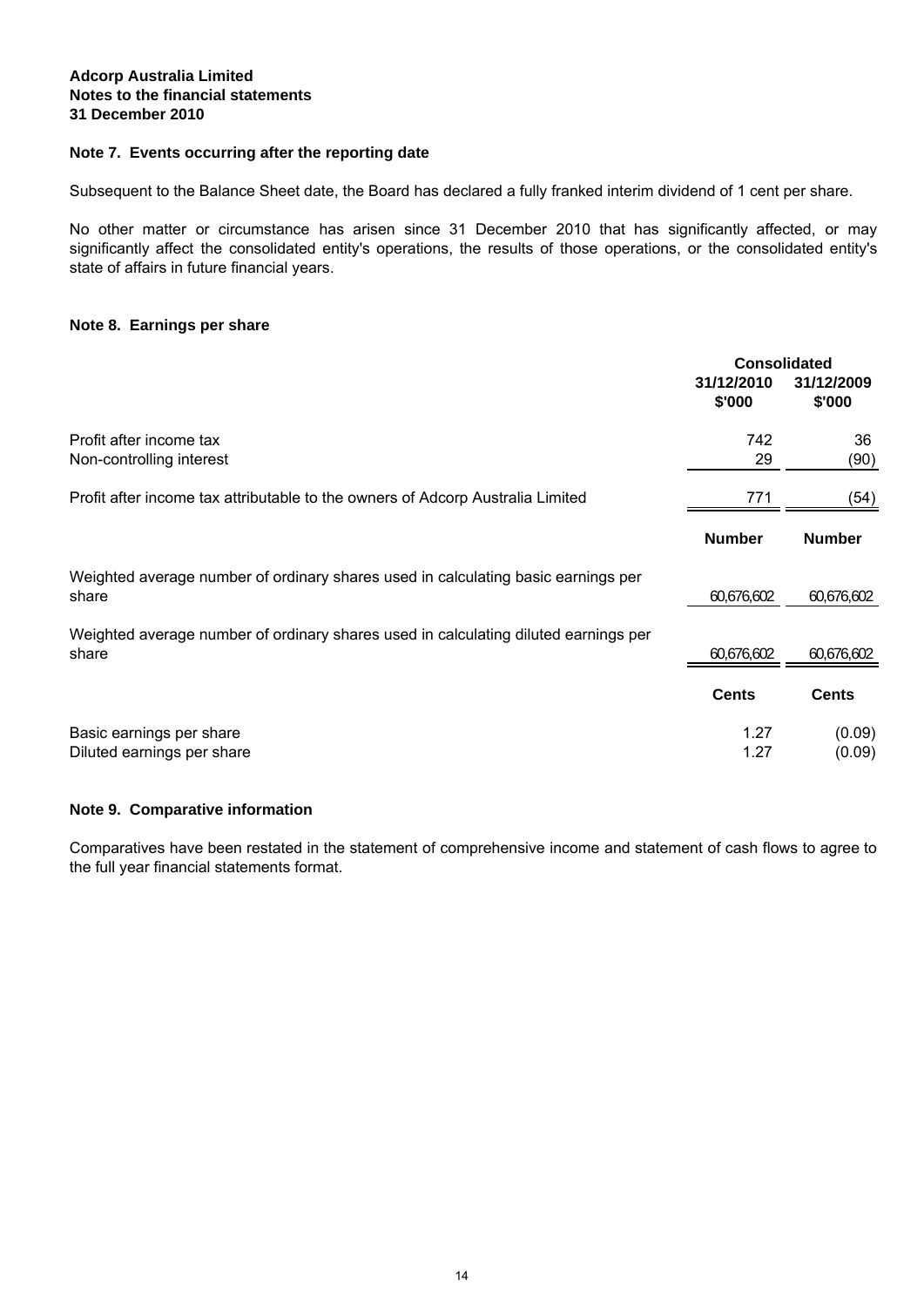## **Directors' declaration Adcorp Australia Limited**

In the directors' opinion:

- the attached financial statements and notes thereto comply with the Corporations Act 2001, Australian Accounting Standard AASB 134 'Interim Financial Reporting', the Corporations Regulations 2001 and other mandatory professional reporting requirements;
- $\bullet$ the attached financial statements and notes thereto give a true and fair view of the consolidated entity's financial position as at 31 December 2010 and of its performance for the financial half-year ended on that date; and
- $\bullet$ there are reasonable grounds to believe that the company will be able to pay its debts as and when they become due and payable.

Signed in accordance with a resolution of directors made pursuant to section 303(5) of the Corporations Act 2001.

On behalf of the directors

 $\sim$   $\sim$   $\sim$   $\sim$   $\sim$ 

Matthew Mellor Director and Chief Executive Officer

Sydney 28 February 2011

Ren  $\mathcal{L}_\text{max}$  and the contract of the contract of the contract of the contract of the contract of the contract of the contract of the contract of the contract of the contract of the contract of the contract of the contrac

Bob Campbell Chairman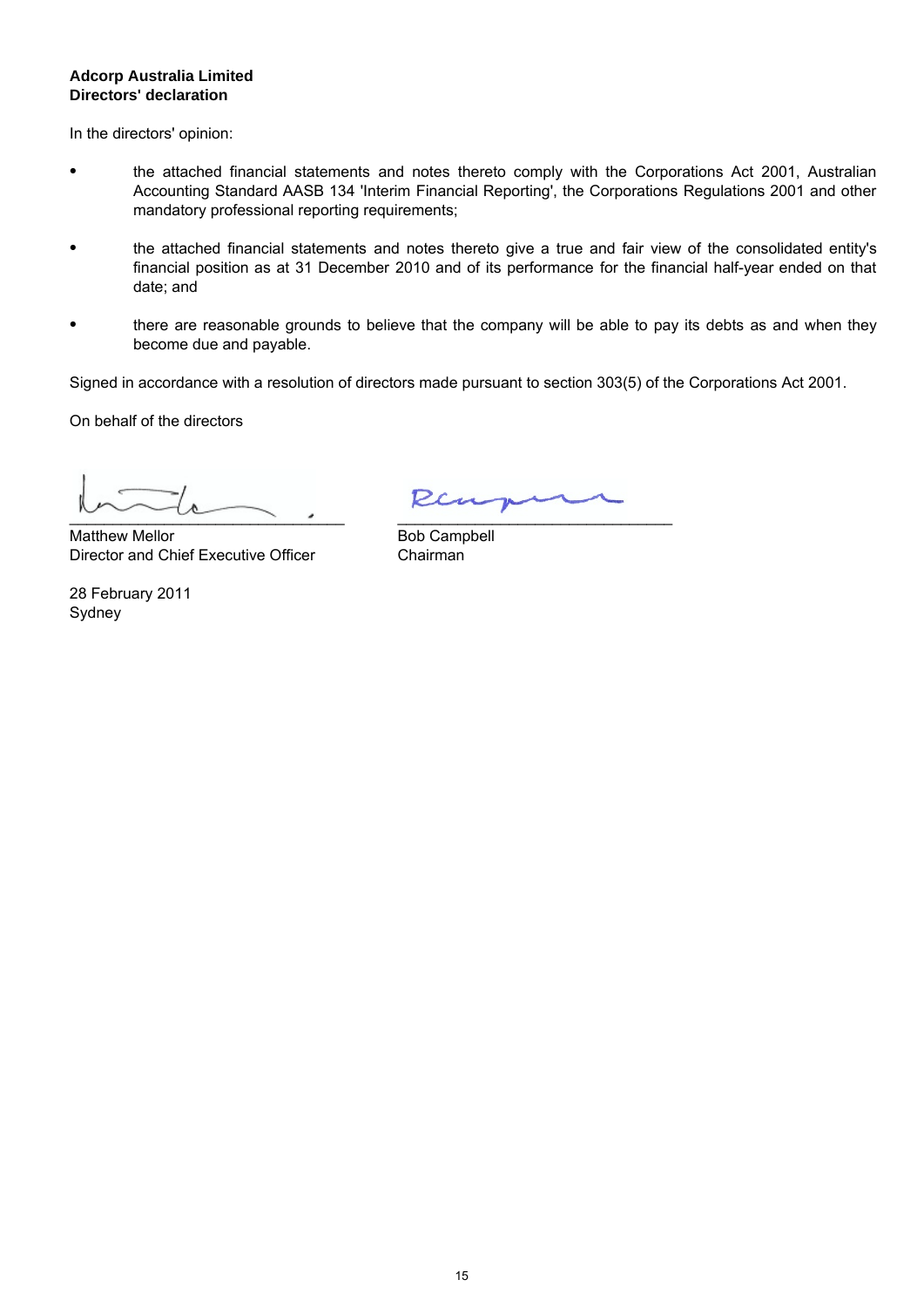

Frnst & Young Centre 680 George Street Sydney NSW 2000 Australia GPO Box 2646 Sydney NSW 2001

Tel: +61 2 9248 5555 Fax: +61 2 9248 5959 www.ey.com/au

# **Report on the Half-Year Financial Report**

We have reviewed the accompanying half-year financial report of Adcorp Australia Limited, which comprises the statement of financial position as at 31 December 2010, the statement of comprehensive income, statement of changes in equity and statement of cash flows for the half-year ended on that date, notes comprising a summary of significant accounting policies and other explanatory information, and the directors' declaration of the consolidated entity comprising the company and the entities it controlled at the half-year end or from time to time during the half-year.

# Directors' Responsibility for the Half-Year Financial Report

The directors of the company are responsible for the preparation of the half-year financial report that gives a true and fair view in accordance with Australian Accounting Standards and the *Corporations Act 2001* and for such internal controls as the directors determine are necessary to enable the preparation of the half-year financial report that is free from material misstatement, whether due to fraud or error.

# Auditor's Responsibility

Our responsibility is to express a conclusion on the half-year financial report based on our review. We conducted our review in accordance with Auditing Standard on Review Engagements ASRE 2410 *Review of a Financial Report Performed by the Independent Auditor of the Entity*, in order to state whether, on the basis of the procedures described, we have become aware of any matter that makes us believe that the financial report is not in accordance with the *Corporations Act 2001* including: giving a true and fair view of the consolidated entity's financial position as at 31 December 2010 and its performance for the halfyear ended on that date; and complying with Accounting Standard AASB 134 *Interim Financial Reporting* and the *Corporations Regulations 2001* . As the auditor of Adcorp Australia Limited and the entities it controlled during the half-year, ASRE 2410 requires that we comply with the ethical requirements relevant to the audit of the annual financial report.

A review of a half-year financial report consists of making enquiries, primarily of persons responsible for financial and accounting matters, and applying analytical and other review procedures. A review is substantially less in scope than an audit conducted in accordance with Australian Auditing Standards and consequently does not enable us to obtain assurance that we would become aware of all significant matters that might be identified in an audit. Accordingly, we do not express an audit opinion.

# Independence

In conducting our review, we have complied with the independence requirements of the *Corporations Act 2001*. We have given to the directors of the company a written Auditor's Independence Declaration, a copy of which is referred to in the Directors' Report. We confirm that the Auditor's Independence Declaration would be in the same terms if given to the directors as at the time of this auditor's report.